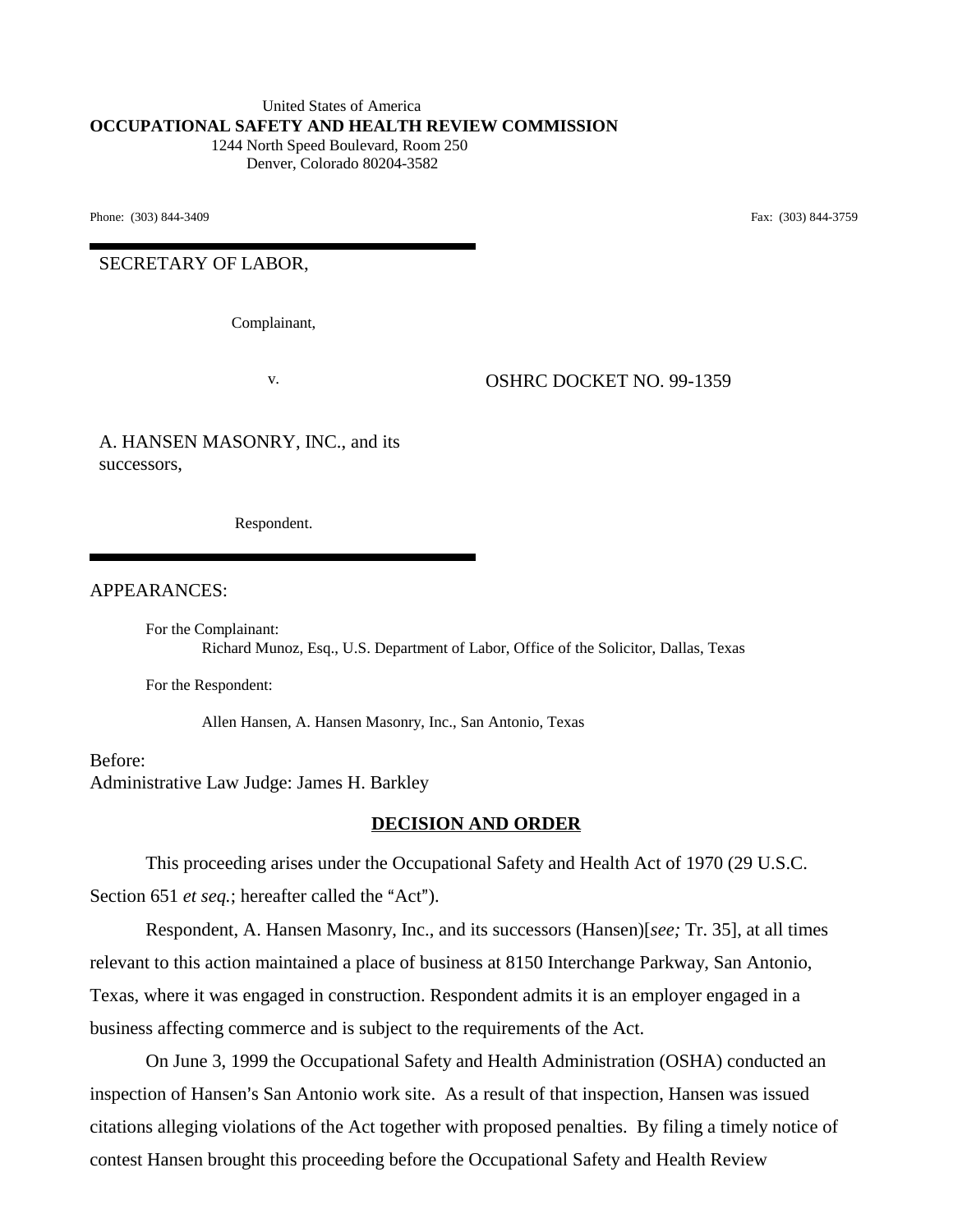Commission (Commission).

On February 1, 2000, a hearing was held in San Antonio. The parties have briefed the issues and this matter is ready for disposition.

### **Alleged Violation of 1926.451(g)(4)(I)**

Repeat citation 1, item 1 alleges:

29 CFR 1926.451(g)(4)(I): Guardrail systems were not installed along all open sides and ends on scaffolds more than 10 feet above the ground or floor:

(a) The employer did not ensure that employees were protected from falls while working on a scaffold.

HANSON MASONRY INC. was previously cited for a violation of this Occupational Safety and Health standard or its equivalent standard 29 CFR  $1926.451(g)(1)$  which was contained in OSHA Inspection Number 300436797, Citation Number 01, Item Number 002, issued on 6/25/98, and became a final order on 1/27/99.

**The Violation.** Hansen does not dispute the existence of the cited conditions (Tr. 27, 55), but argues that it had no knowledge of the violation.

## *Facts*

OSHA Compliance Officer (CO) Antonio Sanchez testified that when he arrived at Hansen's jobsite at approximately 10:00 a.m. the morning of the inspection, he observed a Hansen employee, Albert Leal, working on a 12 foot scaffold at the southwest corner of the building under construction (Tr. 42, 124; C-2, C-3, C-4). The southwest corner of the scaffold was unguarded, and the employee used no other means of fall protection (Tr. 41; Exh. C-1 through C-4). Upon interviewing workers on the site, Sanchez learned that Hansen had earlier removed the guardrails from the south side of the scaffold to use the area as a loading platform (Tr. 68, 78, 120). The general superintendent and owner, however, complained about oil leaking from Hansen's forklift onto the concrete drive on the south side of the building. Hansen was directed to load from the grass on the west side (Tr. 68, 120). The guardrailing was not replaced on the south side before Leal began working in the area (Tr. 68, 78). Sanchez testified that Leal, a mason tender, told him he made approximately four trips to the southwest corner that morning to get bricks (Tr. 83, 121; Exh. C-8).

Sanchez testified that although Hansen's foreman, Richard Oviedo (Tr. 93), had left the site immediately prior to the OSHA inspection, he had assigned Leal to work in the unguarded area, and knew that the guardrails were missing (Tr. 67-68, 118).

### *Discussion*

In order to prove a violation of section  $5(a)(2)$  of the Act, the Secretary must show by a preponderance of the evidence that (1) the cited standard applies, (2) there was a failure to comply with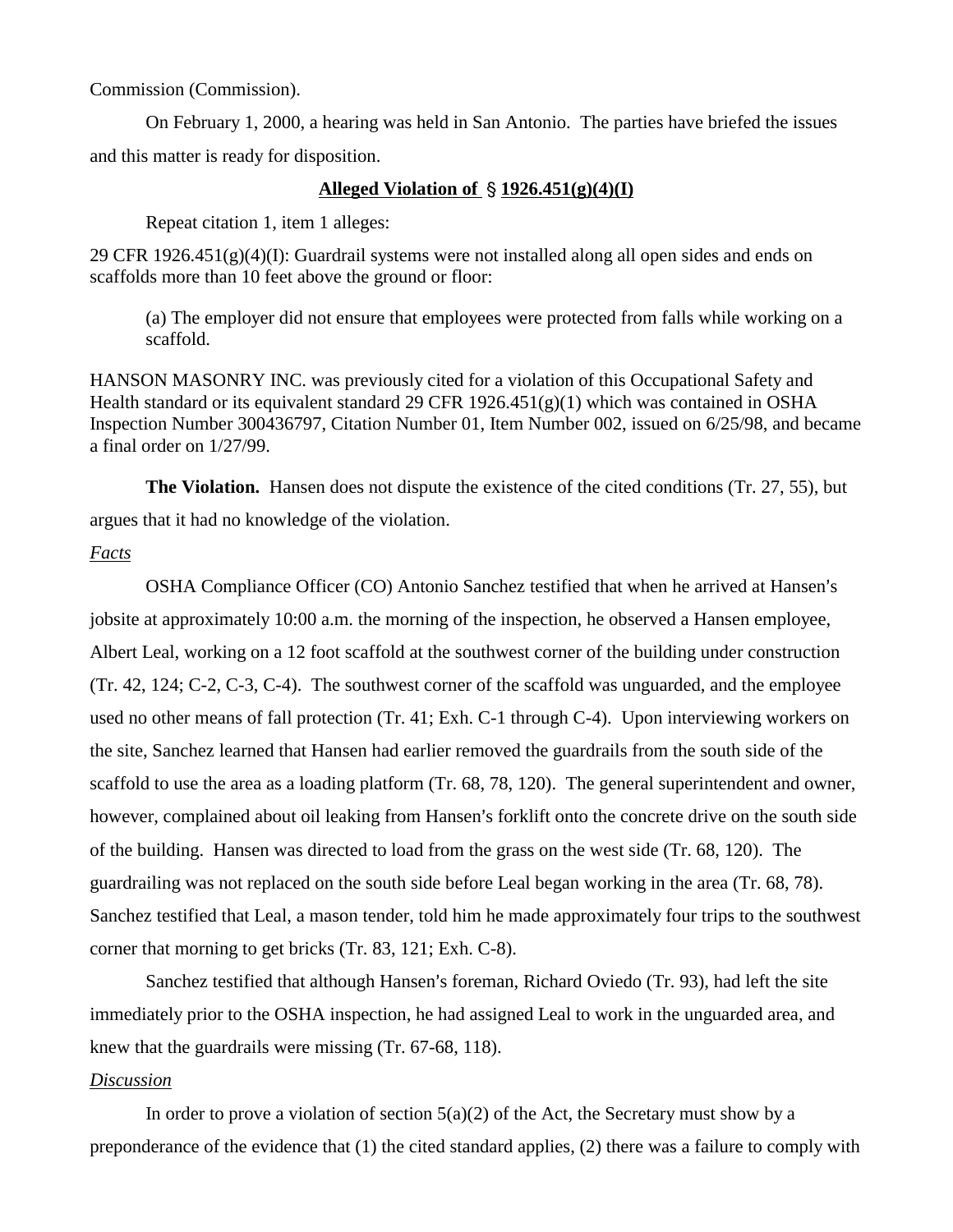the cited standard, (3) employees had access to the violative condition and (4) the cited employer either knew or could have known of the condition with the exercise of reasonable diligence. *See, e.g., Walker Towing Corp.*, 14 BNA OSHC 2072, 2074, 1991-93 CCH OSHD ¶29239, p. 39,157 (No. 87-1359, 1991).

Hansen admits the first three elements of the violation, arguing only that it was without knowledge. CO Sanchez, however, testified that Hansen's foreman, Richard Oviedo, was aware of the cited hazard. Oviedo did not testify, and Hansen, introduced no other witnesses with first hand knowledge of the work site conditions. CO Sanchez testimony is, therefore, credited. The knowledge, actual or constructive, of an employer's supervisory personnel will be imputed to the employer, unless the employer establishes substantial grounds for not imputing that knowledge. *Ormet Corp*., 14 BNA OSHC 2134, 2138-39, 1991-93 CCH OSHD 29,254, p. 39,203 (No. 85-531, 1991).

**Employee Misconduct.** In its defense, Hansen maintains that the violation was an isolated incident of employee misconduct.

#### *Facts*

Hansen selects and hires its own employees; Summit Professional Employer Organization, an employee leasing service, administers the payroll, conducts jobsite inspections, and provides safety training as requested by the employers that retain its services (Tr. 89, 110). Hansen's "Safety Manual and Accident Prevention Program" is provided by Summit (Tr. 89). Michael McGee, the director of loss control for Summit, testified that in January 1998, Hansen's foreman, Richard Oviedo, participated in a half day safety workshop on masonry construction hazards that Summit and Hansen put on for Hansen's employees (Tr. 101). McGee testified that Summit was not requested to provide any other training for Hansen (Tr. 104, 110). Summit does not administer Hansen's safety program on site and makes no disciplinary decisions (Tr. 110). McGee testified that Hansen is responsible for the safety program's enforcement (Tr. 111).

McGee testified that Summit had conducted 13 jobsite safety inspections for Hansen in the 22 months Hansen has been a client (Tr. 98). McGee met with Oviedo during every jobsite inspection to discuss safety conditions (Tr. 101). Summit did not inspect the jobsite at issue, but McGee testified that Hansen is one of Summit's most safety conscious employers (Tr. 99, 112). McGee testified that he found no guardrail infractions during his job site inspections (Tr. 113).

In Summit's program, Tubular Steel Scaffold General Safety Requirements rule 11 states: "GUARDRAILS AND TOEBOARDS REQUIRED IF ABOVE 10' HIGH" (Tr. 90; Exh. R-1, orange tab).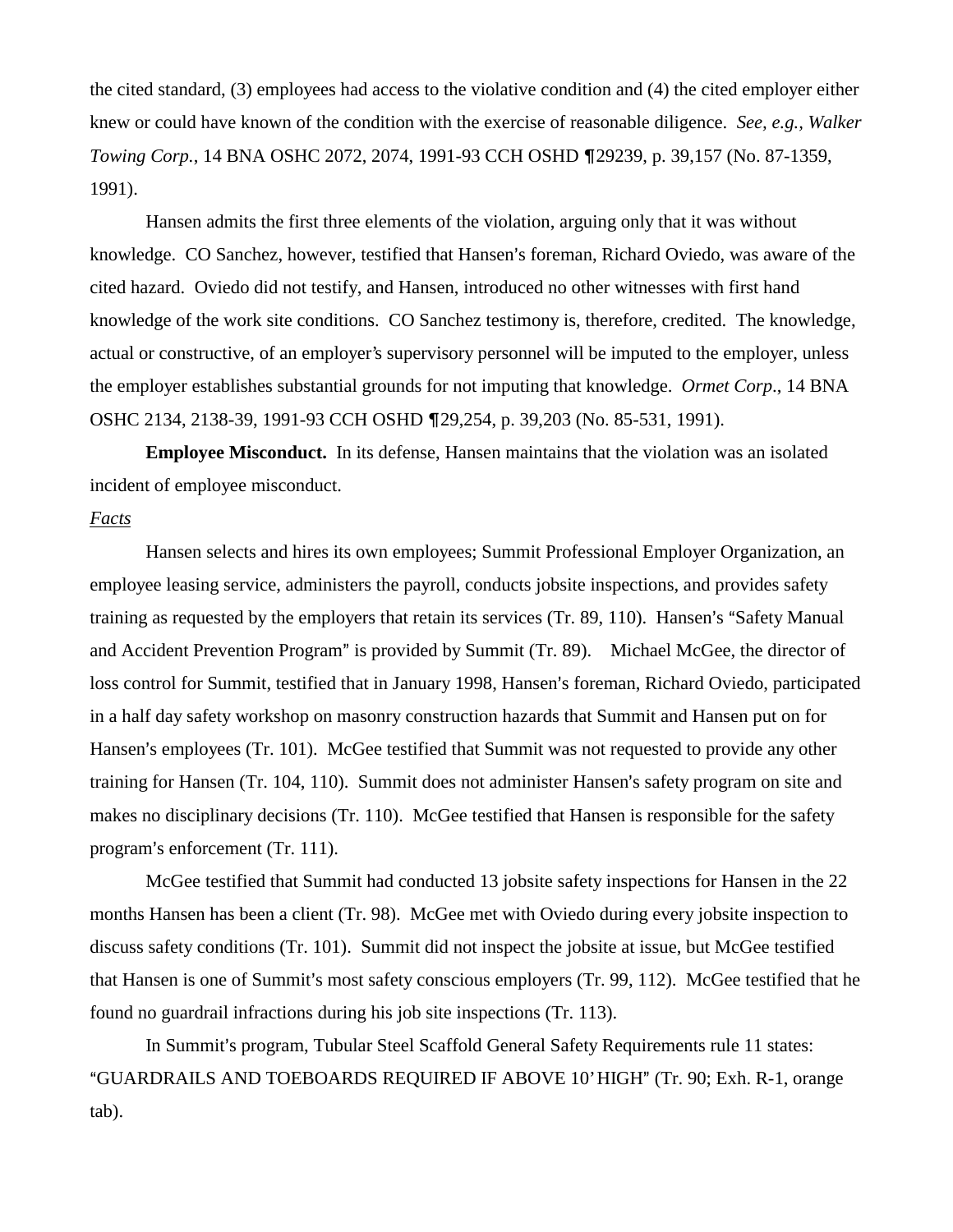Antonio Sanchez stated that Albert Leal was employed as a scaffold builder, as well as a mason tender, and that it was his primary responsibility to ensure that the scaffold complied with guardrail requirements (Tr. 92). McGee had neither first hand knowledge nor records indicating whether Leal had been formally trained in scaffold safety (Tr. 110-11). Leal told Sanchez that he had received on the job training about the hazards of working on scaffolds, stating that "[y]ou pick up on it as they tell you what not  $&$  what to do" (Tr. 56, 75; Exh. C-8).

### *Discussion*

In order to establish an unpreventable employee misconduct defense, the employer must establish that it had: established work rules designed to prevent the violation; adequately communicated those work rules to its employees (including supervisors); taken reasonable steps to discover violations of those work rules; and effectively enforced those work rules when they were violated. *New York State Electric & Gas Corporation*, 17 BNA OSHC 1129, 1995 CCH OSHD (91-2897, 1995).

Hansen's evidence falls short of establishing the affirmative defense. Hansen established that it had a work rule designed to prevent the violation, but the evidence did not establish whether that rule was adequately communicated to Leal. Hansen introduced no evidence that Leal had any formal training. Leal told CO Sanchez only that he "picked up" his knowledge of scaffold hazards as he worked. The scope of his acquired knowledge was never made clear. Moreover, Hansen failed to introduce any evidence of a disciplinary system or to otherwise demonstrate that its safety program was enforced.

Hansen failed to establish the affirmative defense of unpreventable employee misconduct. The violation has been established.

**Repeat.** A violation is repeated under section 17(a) of the Act if, at the time of the alleged repeated violation, there was a final order against the same employer for a substantially similar violation. *Potlatch \_Corporation*, 7 BNA OSHC 1061, 1979 CCH OSHD ¶23,294 (16183, 1979). CO Sanchez conducted an inspection of a Hansen work site in May of 1998, after which Hansen was cited for a violation of §1926.451(g)(1), which requires that employees working on a scaffold more than 10 feet above a lower level be protected from falling (Tr. 59). That citation was settled; the settlement was approved by the undersigned judge and was adopted as a final order of the Commission (Tr. 63; Exh. C-9). Sanchez testified that though the standard cited in the earlier citation is not identical to the one cited in this action, the May 1998 violation was substantially similar to the current citation. Both violations involved a failure to provide adequate fall protection for employees working on scaffolds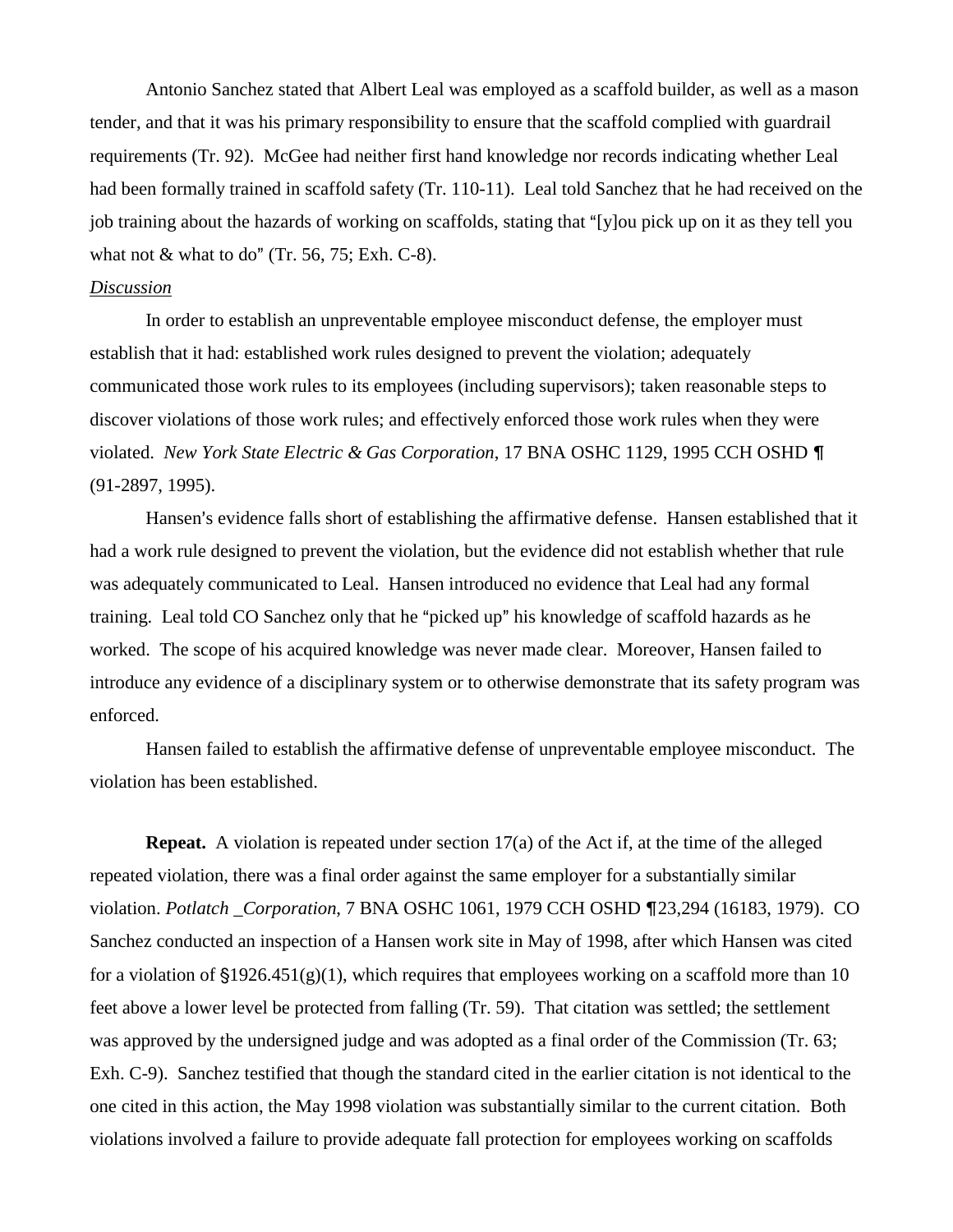higher than 10 feet (Tr. 59). Though the scaffold cited in the May inspection was 30 feet high, it too was only partially guarded, and was missing guardrails on the sides (Tr. 60). The hazard, falls from a height, were the same in both instances (Tr. 61).

Because the May citation involved incomplete guardrailing on scaffolds, and created the same hazard, *i.e.,* falls from a height, it should have placed Hansen on notice of the need to take steps to ensure that its scaffolding was fully protected. This judge finds that the violation cited here is "substantially similar" to the earlier violation and so was correctly classified as "repeat." *See*, *Caterpillar, Inc. v. Herman*, 154 F.3d 400 (7th Cir. 1998).

**Penalty**. The cited violation is classified as "repeat," and a penalty of \$2,800.00 is proposed. *Facts*

CO Sanchez testified that a fall from a height of 12 feet could result in fractures or death (Tr. 42). One employee, Leal, was exposed for a total of 20 to 30 minutes, during four trips to the unguarded section of scaffolding (Tr. 83). CO Sanchez testified that the probability of a fall was enhanced because Leal was pushing a wheelbarrow, which could have caused him to fall (Tr. 45).

Sanchez testified that under OSHA guidelines, a 15% reduction in the penalty is available for good faith, but that it was not applied in this case because Hansen had been cited for a similar violation after a May OSHA inspection, as discussed above (Tr. 64-65). Because Hansen had a prior citation, no reduction was made for history (Tr. 65).

## *Discussion*

Taking into account the relevant factors, I find that the penalty proposed by the Secretary is appropriate, and will be assessed.

### **Alleged Violation of 1926.601(b)(14)**

Other citation 2, item 1 alleges:

29 CFR 1926.601(b)(14): All defects were not corrected before motor vehicle(s) were placed in service:

(a) The Lull forklift, used to lift the mortar and other materials to the 2nd level scaffold platform, was leaking fluid and not taken out of service until the defect was corrected.

### *Facts*

CO Sanchez testified that he observed a Hansen employee operating a Lull forklift from which some kind of fluid was leaking  $(Tr. 47-48; \text{Exh. C-6})$ . Both Hansen's leadman, and the forklift operator told Sanchez that a mechanic had been called the preceding day, but that they continued to use